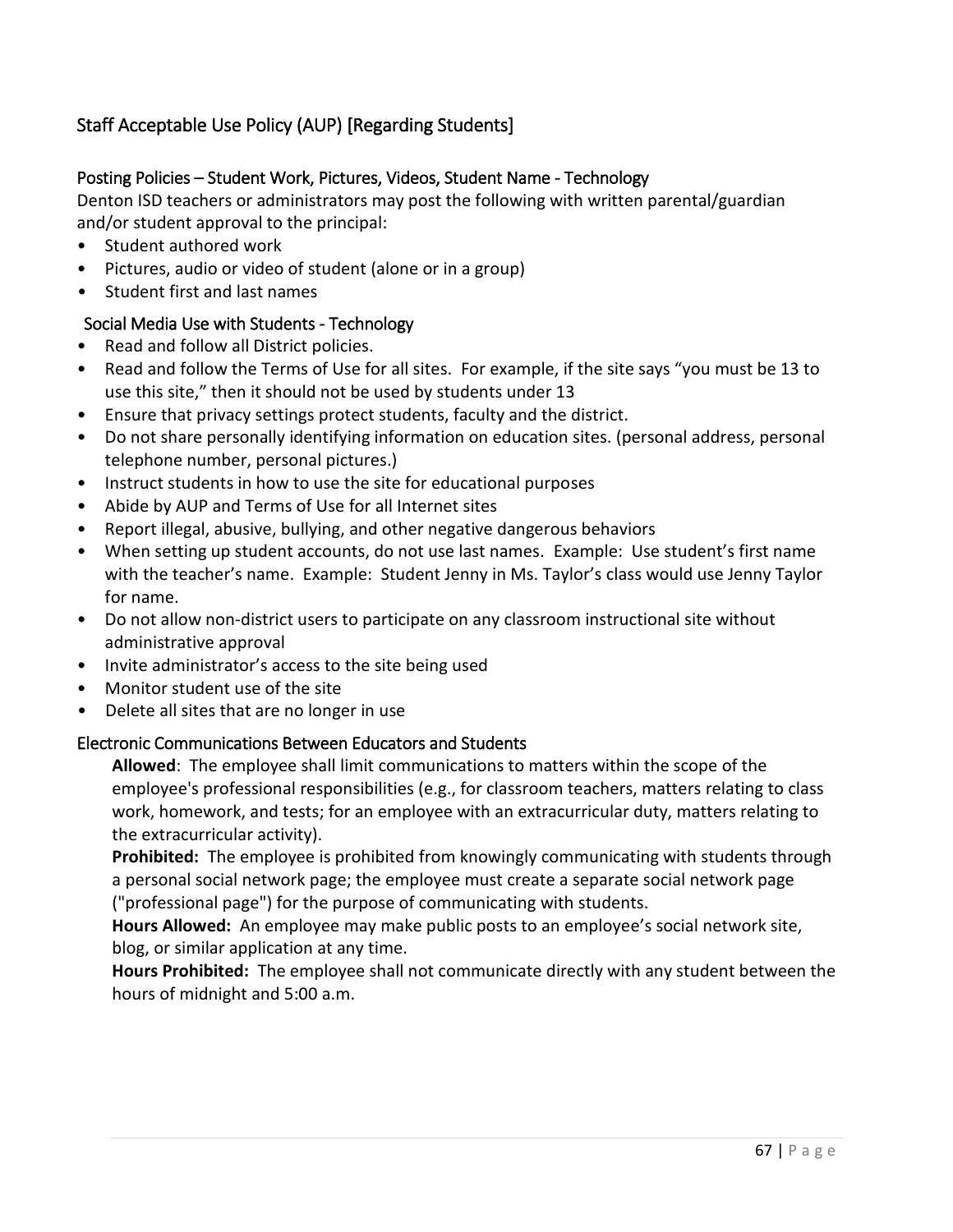# Privacy / Retention / State & Federal Laws

- The employee does not have a right to privacy with respect to communications with students and parents.
- The employee continues to be subject to applicable state and federal laws, local policies, administrative regulations, and the Code of Ethics and Standard Practices for Texas Educators, including:
- Compliance with the Public Information Act and the Family Educational Rights and Privacy Act (FERPA), including retention and confidentiality of student records

# Electronic Communications Between Educators and Students - Exemption

An employee is not subject to these provisions to the extent the employee has a social or family relationship with a student. For example, an employee may have a relationship with a niece or nephew, a student who is the child of an adult friend, a student who is a friend of the employee's child, or a member or participant in the same civic, social, recreational, or religious organization. An employee who claims an exception based on a social relationship shall provide written consent from the student's parent. The written consent shall include an acknowledgement by the parent that:

- The employee has provided the parent with a copy of this protocol
- The employee and the student have a social relationship outside of school;
- The parent understands that the employee's communications with the student are excepted from district regulation; and
- The parent is solely responsible for monitoring electronic communications between the employee and the student.

### Electronic Communications Between Educators and Students - Definitions

The following definitions apply for the use of electronic media with students:

- **Electronic media** includes all forms of social media, such as text messaging, instant messaging, email), Web logs/blogs, wikis, electronic forums/chat rooms, video-sharing Web sites, editorial comments posted on the Internet, and social network sites. Electronic media also includes all forms of telecommunication such as landlines, cell phones, and Web-based applications.
- **Communicate means** to convey information and includes a one-way communication as well as a dialogue between two or more people. A public communication by an employee that is not targeted at students (e.g., a posting on the employee's personal social network page or a blog) is not a communication: however, the employee may be subject to district regulations on personal electronic communications. Unsolicited contact from a student through electronic means is not a communication.

### Electronic Communications Between Educators and Students - Parent's Request to Discontinue

Upon written request from a parent or student, the employee shall discontinue communicating with the student through e-mail, text messaging, instant messaging, or any other form of one-to-one communication.

### Electronic Communications Between Educators and Students – Misconduct/Dismissal/Arrest

All employees are prohibited from soliciting or engaging in sexual conduct or a romantic relationship with a student.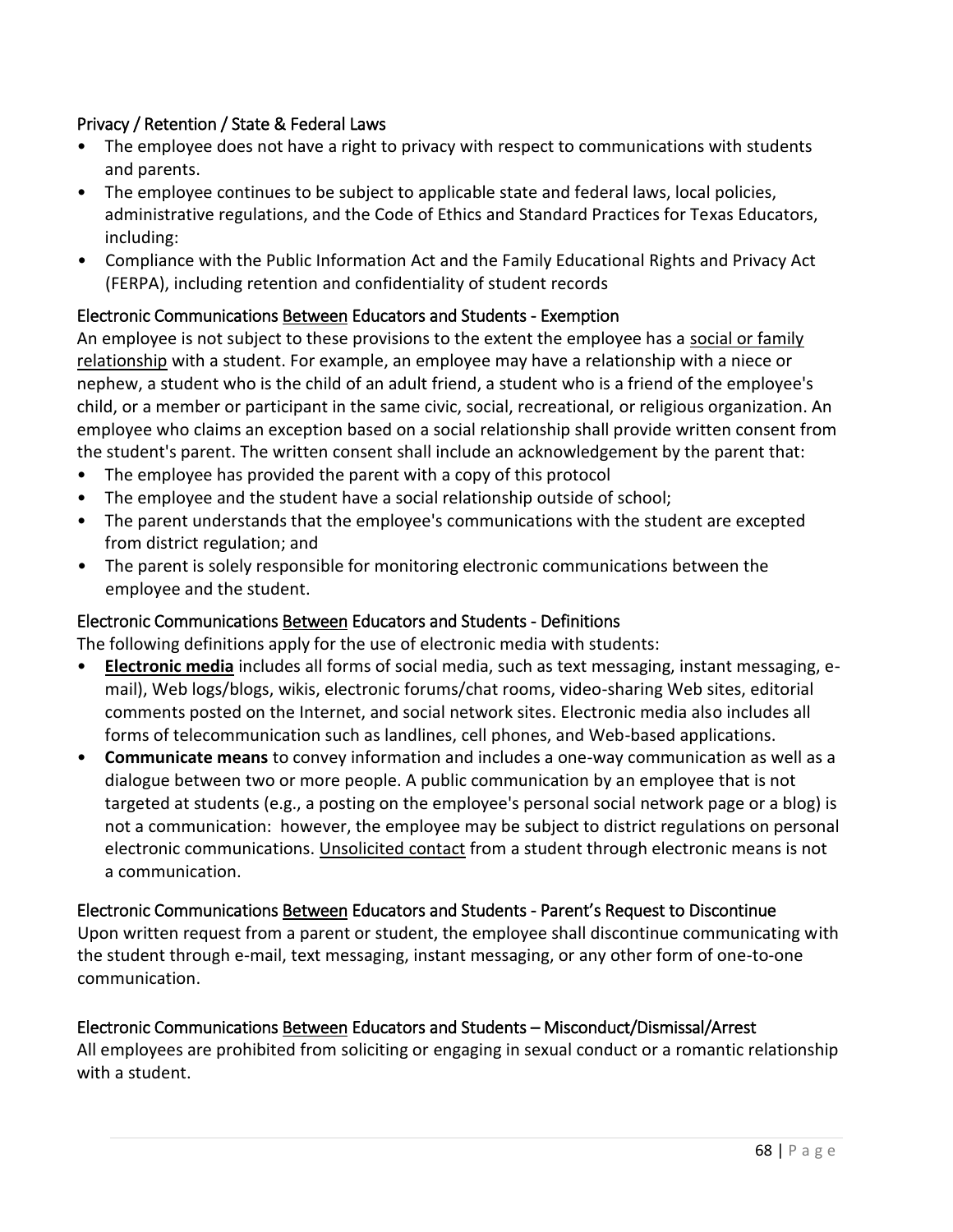# Student Acceptable Use Policy (AUP)

The Superintendent or designee shall implement, monitor, and evaluate electronic media resources for instructional and administrative purposes.

Access to the District's electronic communications system, including the Internet, shall be made available to students and employees in accordance with administrative regulations. Access to the District's electronic communications system is a privilege, not a right.

All users shall be required to acknowledge receipt and understanding of all administrative regulations governing use of the system and shall agree in writing to comply with such regulations and guidelines. Noncompliance with applicable regulations and guidelines may result in suspension or termination of privileges and other disciplinary action consistent with District Policies. [See DH, FNC, CQ, FO, and the Student Code of Conduct]

The Superintendent or designee shall develop and implement administrative regulations, guidelines, and user agreements, consistent with the purposes and mission of the District and with law and policy governing copyright. [See CQ]

Electronic mail transmissions and other use of the electronic communications system by students and employees shall not be considered confidential and may be monitored at any time by designated District staff.

The District shall not be liable for users' inappropriate use of electronic communication resources or violations of copyright restrictions, users' mistakes or negligence, or costs incurred by users. The District shall not be responsible for ensuring the accuracy or usability of any information found on the Internet.

### **Training**

Denton ISD will provide training to users in proper use of the system and will provide all users with copies of the Denton ISD Acceptable Use Policy. All Denton ISD training for the system will emphasize its ethical use.

### Copyrighted Materials

Copyrighted software of data may not be installed on the system without permission from the holder of the copyright. Only the owner of the copyright (or individuals the owner specifically authorizes in writing) may upload copyrighted material to the system.

### Internet Safety

Denton ISD will use technology protection measures to prevent users and students from accessing pornography or other material deemed harmful to minors. Technology Protection Measures are defined as specific technologies that block or filter Internet access to inappropriate content. Inappropriate content is defined as:

- Obscene, as defined in section 1460 of title 18, United States Code.
- Child pornography, as defined in section 2256 of title 18, United States Code.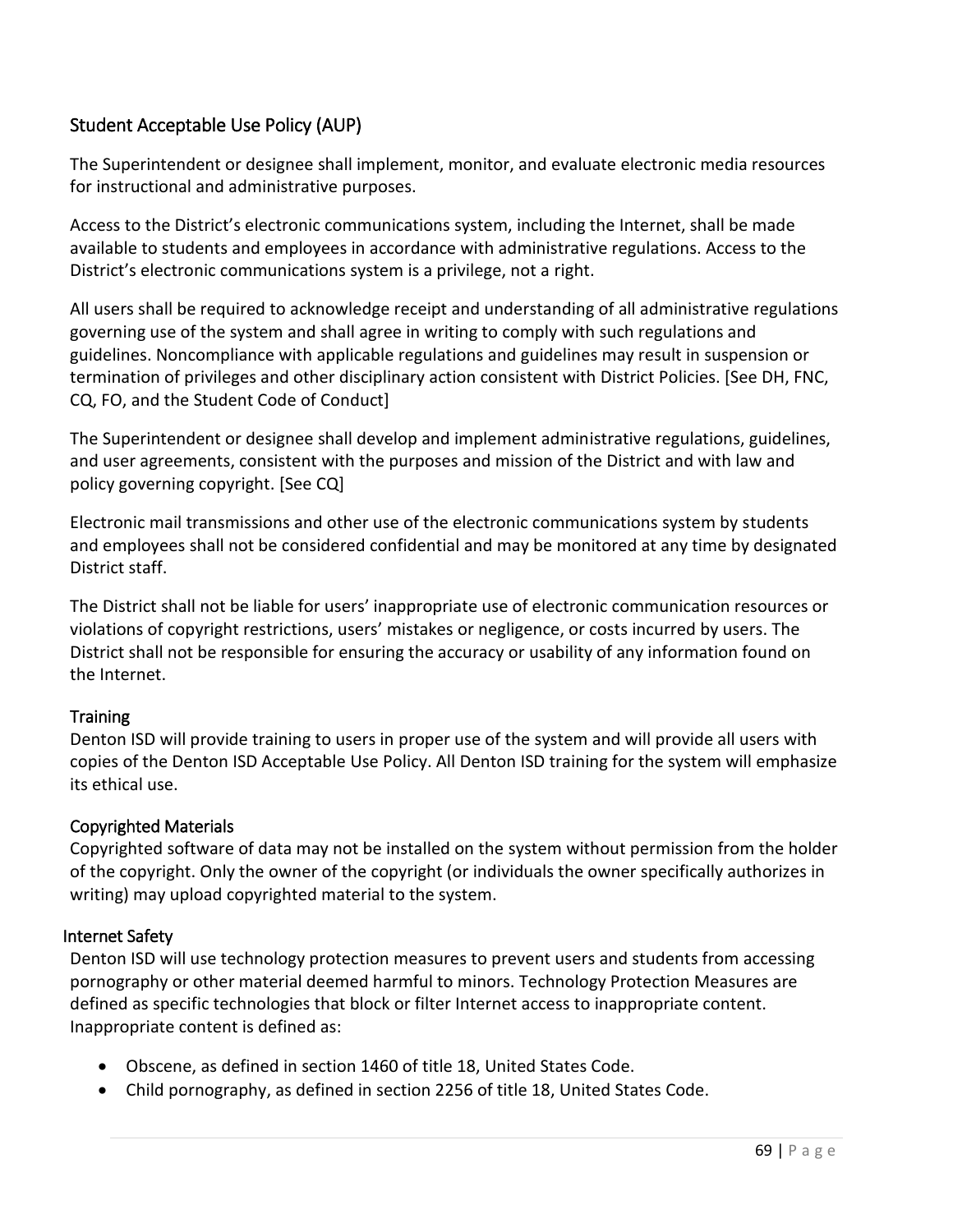- Harmful to minors (including websites about violence, racism/hate).
- Disruptive to learning in the classroom (including sites with non-educational games).
- Inappropriate for minors (including websites that contain hacking instructions, Web email, Adware, Spyware, SPAM Internet fraud and scams and any other areas deemed inappropriate as determined by the campus administrator).
- Harmful to the technology protection measure (including websites with proxy servers that can be used to bypass the filters).
- Illegal (including piracy websites).
- Personal Web spaces should not identify the user's relationship to Denton ISD.
- Controls on the technology protection measures may be updated daily. Sometimes the controls may prevent access to sites needed for educational or administrative use. If a user needs to access a blocked site, they may submit a HEAT ticket to have the website reviewed.

#### Responsibilities

The Superintendent will designate a district-level administrator to:

- Disseminate and enforce acceptable use policies and guidelines at the district level.
- Ensure that all users read and sign an agreement to abide by Denton ISD's policies and guidelines regarding use of the system.
- Have campus personnel store student signed agreements (electronic or handwritten).
- Monitor activity on the system (as needed).
- Establish a retention schedule for messages on any electronic bulletin board. Remove local messages that are inappropriate.
- Set limits for disk utilization and mailbox sizes on Denton ISD's system.

Campus principals will designate campus-level coordinators to:

- Disseminate and enforce acceptable use policies and guidelines at the campus level.
- Ensure that teachers adequately supervise their students and are responsible for their students' use of the system.
- Ensure that teachers who supervise students provide training to students that emphasize appropriate use of the system.

### Cyberbullying and Harassment

Threatening, harassing, and/or bullying others using electronic means to include the Internet and/or mobile technology is strictly prohibited.

### Vandalism and Abuse

Vandalism is activity that intends to harm or destroy any part of the system, another user's data, or any agencies or network connected to the Internet or using any means to possess vandalism tools on network drives, pen drives, removable media, or the local computer.

Vandalism includes deliberate attempts to degrade or disrupt system performance. Vandalism includes, but is not limited to:

- Denials of Service (DOS) attacks
- Distributed Denial of Service (DDoS) attacks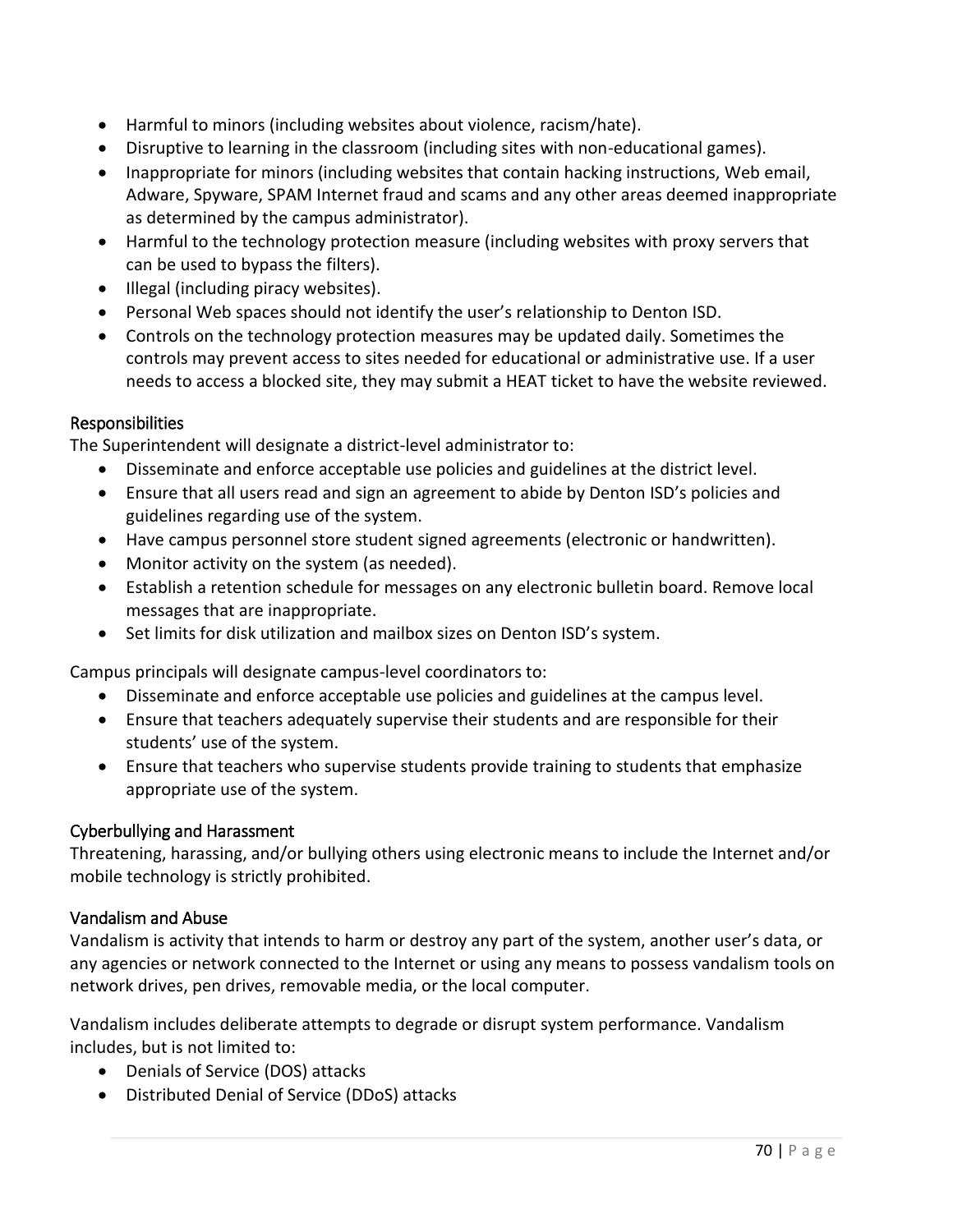- Uploading or creating viruses
- Using keystroke recording systems
- Loading Spyware or Adware
- Using port scanners or other tools to do network reconnaissance
- IP spoofing
- Man-in-the-Middle attacks
- Traffic sniffing
- Using any other tools to hack into or spy on the system

Vandalism is strictly prohibited and vandals will lose access to the system and must provide restitution for hardware and software costs associated with system restoration. Vandals may be prosecuted under applicable state and federal laws. Denton ISD will cooperate fully with local, state, or federal officials in any investigation concerning or relating to vandalism of Denton ISD's system, any other system or any investigation of misuse.

### Email Abuse

Attempts to read, delete, copy, or modify the electronic mail of other users or deliberate interference with the ability of other system users to send/receive email is prohibited. Forgery or attempted forgery of email is prohibited.

#### Plagiarism

Copying any content from the Internet or the system that doesn't belong to the user and claiming that the content is the property of the user is prohibited. Users must cite the source when including content from the Internet or the system.

#### Third Party Content

Users and parents of students with access to the system should be aware that users and students might access other systems in the global network that may contain inaccurate and/or objectionable material. Any student or employee who brings prohibited materials into the system is subject to suspension, revocation of access, and is subject to disciplinary action in accordance with the Student Code of Conduct.

#### Revocation of Access

If any user violates the Acceptable Use Policy, Denton ISD may suspend the user's access to the system. Denton ISD will terminate the user's accounts on the date the campus principal or Denton ISD administrator receives notice of student withdrawal or revocation of system privileges, or on a future date if specified in the notice.

### Disclaimers

System Access: Access to the system is provided on an "as is, available" basis. Denton ISD does not make any warranties with respect to any services provided by the system and about any information or software contained on the system. Denton ISD does not guarantee that the functions or services performed by, or that the information of software contained on the system will meet the user's requirements, or that the system will be uninterrupted or error-free, or that defects will be corrected.